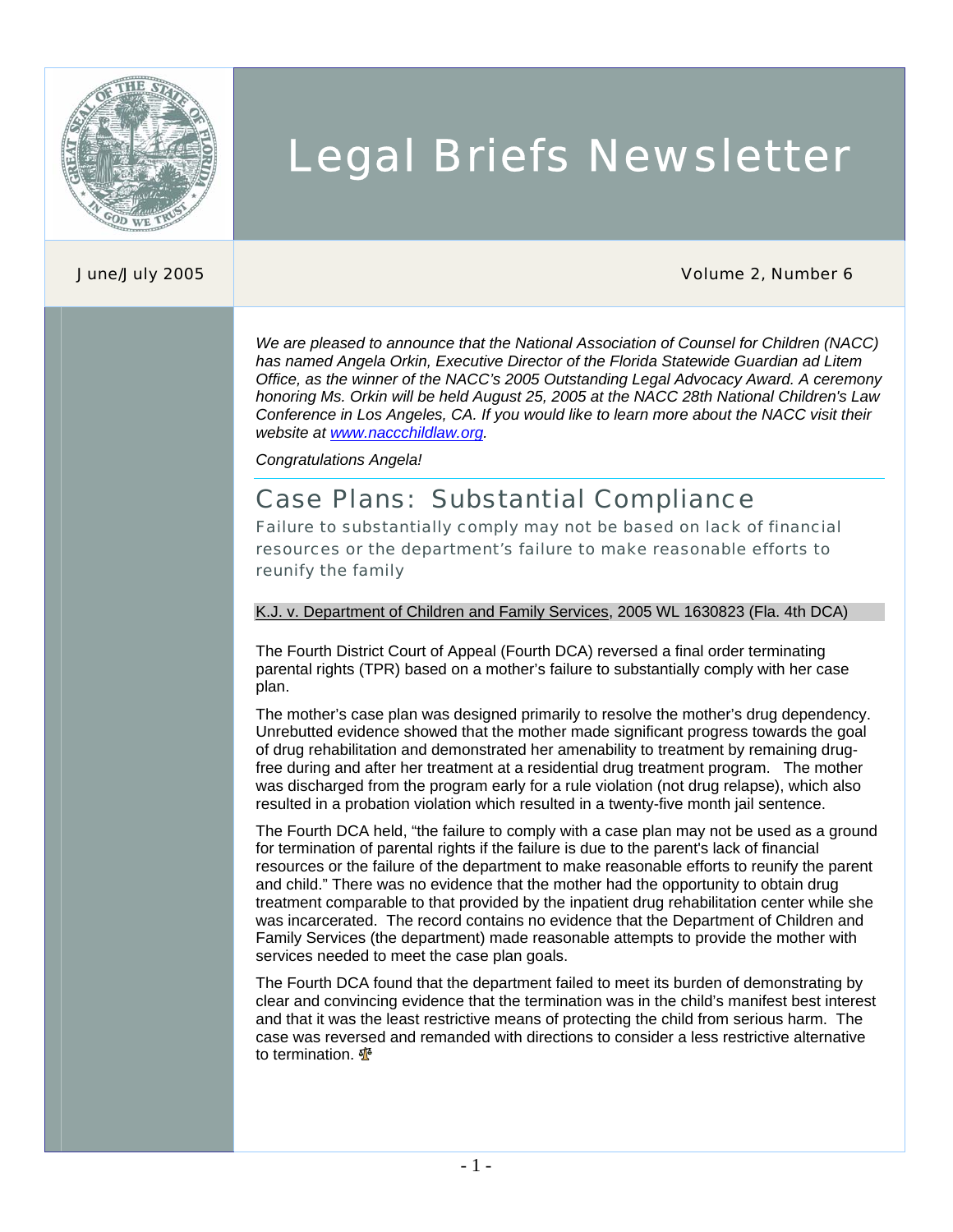#### T.M. v. Department of Children and Families, 2005 WL 1523342 (Fla. 4th DCA)

The trial court terminated father's parental rights under  $\S 39.806(1)(c)$ , and  $\S 39.806(1)(e)$ . The trial court also found that the father had abandoned his child by failing to contact the child, the Department of Children and Families (the department), or his attorney after his release from prison.

The Fourth District Court of Appeal (Fourth DCA) held the following:

**Abandonment § 39.801(3)(d)**. Father's parental rights could not be terminated on the ground of abandonment, where the ground was not alleged as a ground for termination in the petition. Father's failure to appear at adjudicatory hearing on petition to terminate his parental rights could not be viewed as consent to termination, where father did not receive notice of the changed date of the hearing.

**Continued Involvement Threatens Child § 39.806(1)(c)**. Section § 39.806(1)(c) requires the father's conduct *towards the child* or other children demonstrate that his continuing involvement with the child threatens the child. The father has had no contact with the child for many years. The evidence was insufficient to establish that father engaged in conduct that demonstrated that his continuing involvement in parent-child relationship would threaten child's life, safety, and well-being.

**Failure to Substantially Comply § 39.806(1)(e)**. Father's parental rights could not be terminated for failure to comply with case plan. The department made no effort to reunify father with child. Even though the father was incarcerated, the department must make reasonable efforts to reunify the family. Section 39.806(1)(e) provides a caveat to termination: failure to complete a case plan within twelve months of the adjudication of dependency is evidence of abandonment, abuse or neglect, "unless the failure to substantially comply with the case plan was due either to the lack of financial resources of the parents or to *the failure of the department to make reasonable efforts to reunify the parent and child.*" § 39.806(1)(e) (emphasis added).

The department in this case did not assist the father in securing the type of services he would need to substantially comply with his case plan while in prison. There was no evidence that father had ability to comply with case plan while incarcerated. The department could not maintain that it was the father's responsibility to seek assistance from prison officials in order to comply with the case plan. The department is not permitted to delegate its duty to make efforts to reunify the family. The department must present evidence that the father had the ability to comply with the case plan while in jail.

Finally, the department maintains that the father's failure to comply with the case plan since his release from prison justifies termination. The Fourth DCA held that the father's failure to comply with case plan during the two months between his release from prison and the date of adjudicatory hearing did not provide basis for terminating his parental rights because the area was battered by hurricanes during first month of that period, the department did not contact father during this period and offer services, the case plan had already expired, and the department had already filed its petition for termination and was simply awaiting the adjudicatory hearing.

The Fourth DCA reversed the order terminating the father's parental rights and remanded for further proceedings.  $\Phi$ 

Opportunity to Complete Case Plan I.R. v. Department of Children and Family Services, 2005 WL 1398509 (Fla. 3d DCA)

The child was removed as a result of the mother's mental illness. The mother had been involuntarily committed because she refused to take her medications and this "significantly interfered with her ability to care for her child, thereby placing the child at risk of harm." Two months after the mother's case plan was signed, the Department of Children and Family Services (the department) filed a termination of parental rights (TPR) petition. The trial court terminated the mother's parental rights pursuant to section 39.806(1)(c), Florida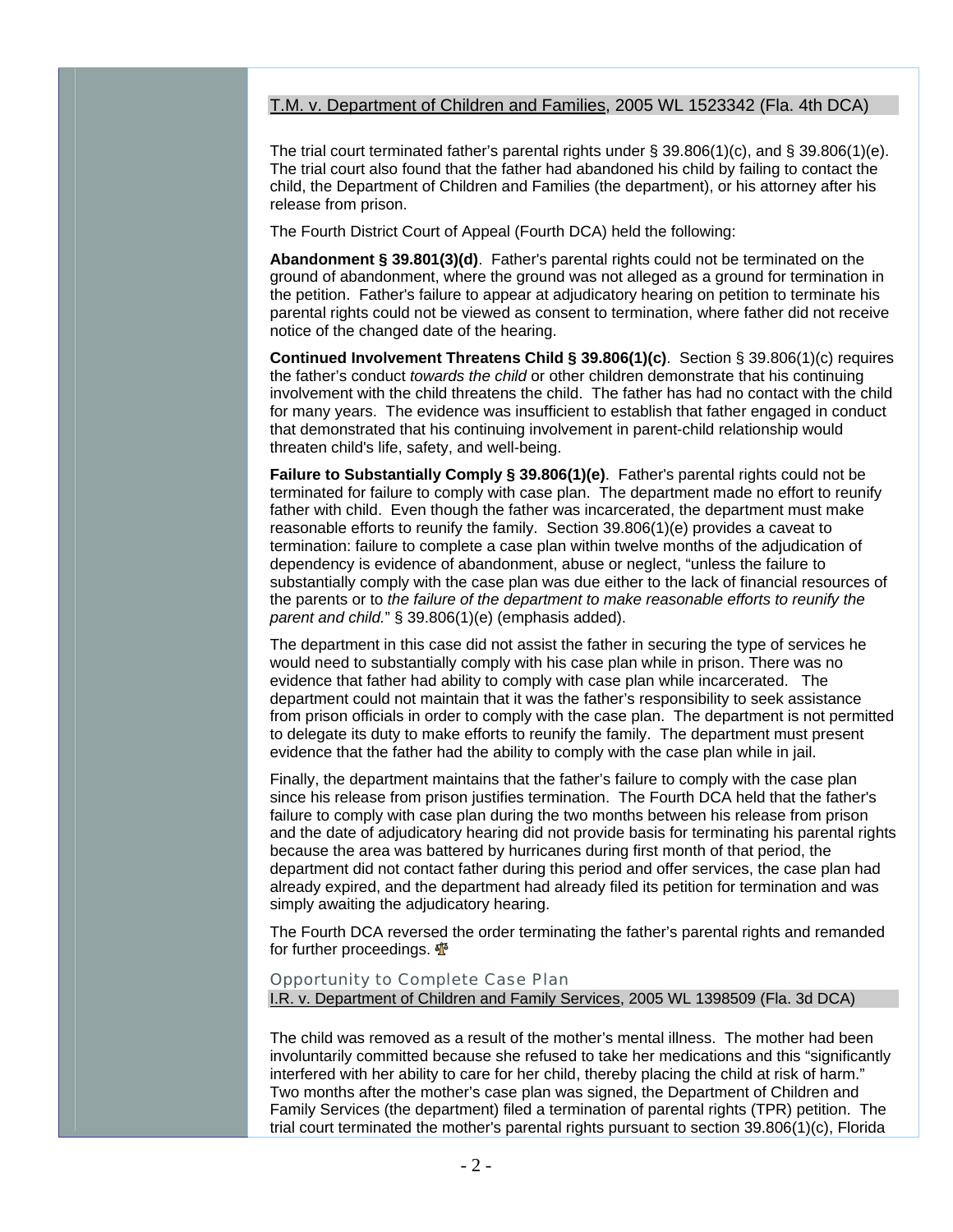Statutes (2003), under which the court can terminate parental rights "[w]hen the parent or parents engaged in conduct toward the child or toward other children that demonstrates that the continuing involvement of the parent or parents in the parent-child relationship threatens the life, safety, well-being, or physical, mental, or emotional health of the child irrespective of the provision of services."

The Third District Court of Appeal (Third DCA) held that the department filed the TPR petition without giving the mother the opportunity to complete her case plan. The mother's case plan was approved on August 6, 2003, and the TPR petition was filed October 3, 2003. The Third DCA held that even though § 39.806(1)(c), Florida Statutes, does not require a twelve-month period to complete the case plan, the Third DCA held that the termination was still unwarranted.

The trial judge erred in terminating the mother's parental rights under § 39.806(1)(c) when, according to the testimony of the mental health expert, improvement was possible if the mother was offered the proper treatment. The department could not have offered proper services because they did not have a proper diagnosis until after the TPR petition was filed. The mother stated that she was in favor of receiving treatment for her mental illness.

The evidence presented did not demonstrate that the mother's risk of future neglect was high. In fact, the mental health expert stated that with proper psychotherapy, the mother would have the tools she would need to manage her disorder and prevent future psychotic breaks.

Any alleged neglect occurred before the dependency order and the mother had taken steps to comply with the case plan and improve her situation. The Third DCA reversed the TPR and remanded for the trial court to consider less restrictive alternatives to termination and a new case plan that incorporates the mental health expert's recommendations.  $\mathbf{\Phi}$ 

Substantial Compliance with Case Plan and Change of Custody D.G. v. Department of Children and Families, 903 So.2d 1042 (Fla. 5th DCA 2005)

The trial court entered a permanent custody order changing the child's custody from the mother to the father pursuant to § 39.521(3)(b), Florida Statutes (2005). The Fifth District Court of Appeal held that it was error to change custody to the father when the mother had substantially complied with her case plan (which had the sole goal of reunification) absent a finding that reunification would be detrimental to the child. *D.S. v. Department of Children and Families*, 900 So.2d 628 (Fla. 5th DCA 2005).

### Contempt: Attorney's Fees

Must state legal basis for award of attorney's fees

Department of Children and Family Services v. J.B., 898 So.2d 980 (Fla. 5th DCA 2005)

When the Department of Children and Families (the department) had not completed a timely home study, the trial court held the department in contempt. The trial court granted the mother's motion for attorney's fees. The department appealed.

The Fifth District Court of Appeal (Fifth DCA) held that attorney's fees could be awarded when the fees are expressly provided for by statute, rule, contract, or as a sanction if the court makes the appropriate findings. In this case, awarding the attorney's fees was improper as neither the mother nor the trial court cited any legal authority for awarding fees.

The department argued that the court lacked jurisdiction to award attorney's fees because the case was closed. The Fifth DCA held that even though the written fee order was entered after the dependency case was closed, the court orally awarded fees prior to closing the case and therefore retained jurisdiction.  $\mathbf{\Phi}$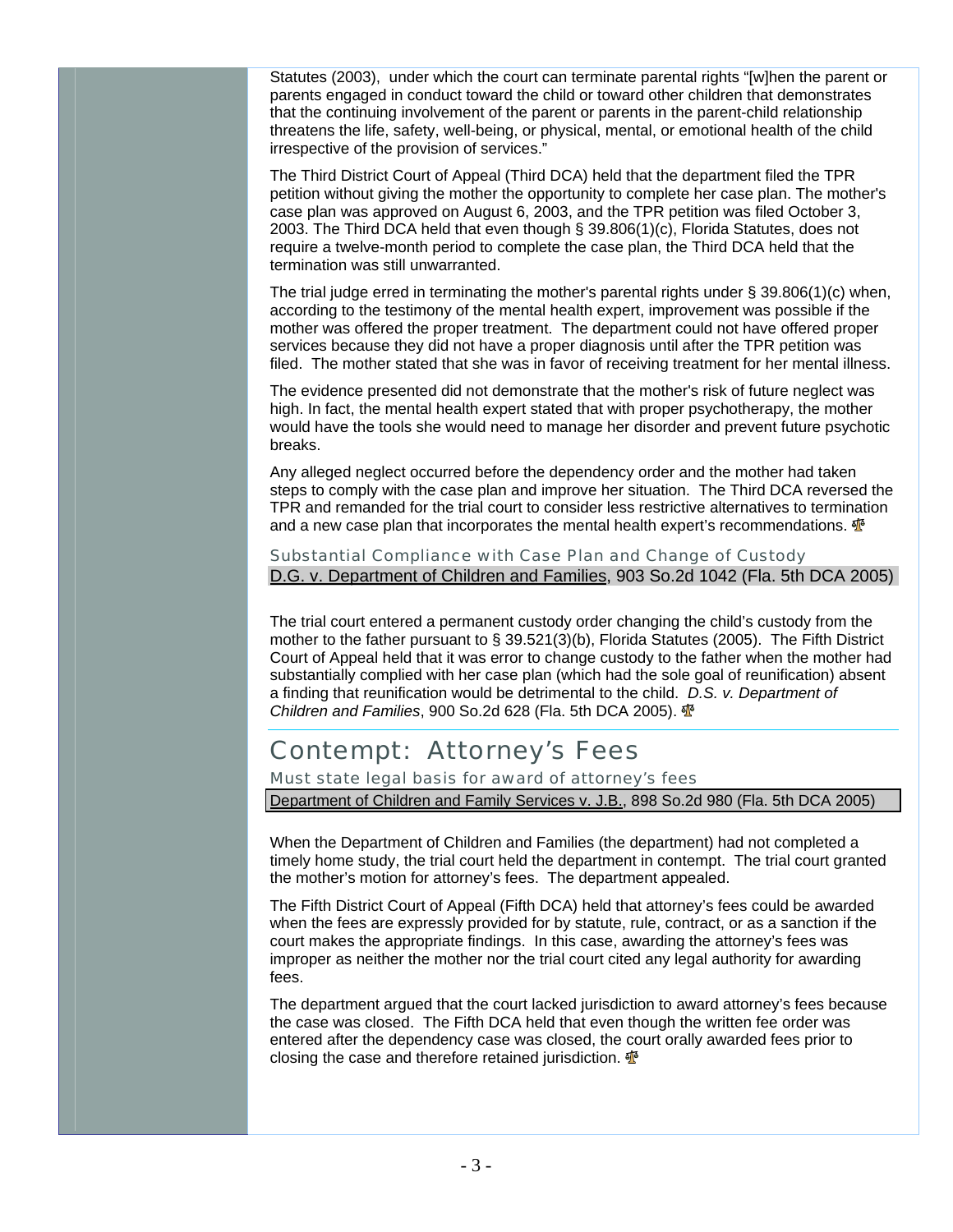## Termination of Parental Rights: Abandonment

Abandonment is an intentional act

F.L.M. v. Department of Children and Families, 2005 WL 1163227 (Fla. 4th DCA)

When F.L.M.'s parents died, he left Guatemala and moved to Florida to live with his brother. F.L.M. filed a petition to adjudicate himself dependent based on abandonment. Although the trial court granted the petition at the adjudicatory hearing, the Judge later refused to sign the order and later denied the dependency petition. F.L.M. appealed.

The Fourth District Court of Appeal held that abandonment is an intentional act of renouncing responsibility for a child's welfare and the death of a parent does not fall within the meaning of abandonment under the dependency statute. There were no allegations or evidence that other persons who qualified as caregivers had abandoned F.L.M. The order denying the dependency petition was affirmed. $\mathbf{\Phi}$ 

### Termination of Parental Rights: Egregious **Conduct**

A generalized finding of harm is not enough to establish a sufficient nexus between the conduct and the specific harm to the children to support a finding of egregious conduct

In re D.A.D. II, 903 So.2d 1034 (Fla. 2d DCA 2005)

The father appeals the termination of parental rights (TPR) to two of his children. The Second District Court of Appeal (Second DCA) affirmed the termination order.

The TPR petition was based on § 39.806(1)(f), Florida Statutes (2003). To terminate parental rights on the ground of egregious conduct, "there must be a nexus between the conduct and the abuse, neglect, or specific harm to the child." *C.B. v. Department of Children and Families*, 874 So.2d 1246, 1254 (Fla. 4th DCA 2004). The Second DCA held that the trial court did not find that the fathers murder of someone in the family home while the mother and children were in another state, and alleged participation in a murder-forhire plot, was connected to any specific harm to the children. The trial court made only a generalized finding of harm. A "generalized finding of harm was not enough to establish a sufficient nexus between the conduct and the specific harm to the children to support a finding of egregious conduct within the meaning of § 39.806(1)(f)."

However, the Second DCA did find that the fathers other conduct, which comprised an "unrelenting pattern of abuse, abandonment, and neglect was egregious conduct sufficient to terminate parental rights."

The trial court found that the father committed chronic abuse under  $\S 39.806(1)(g)$ . The father's abuse began shortly after child's birth and continued through the next five years, interrupted only by the father's incarcerations, which only contributed to his abandonment of the children. The Second DCA agreed.

Finally, the Second DCA held that when the Department of Children and Family Services pursues TPR, it is not required to offer the parent a case plan with the permanency goal of reunification. **介** 

### Consent to Adoption

Legal father's consent to adoption is required under § 63.062 (1) Florida Statues (2003)

In re S.M.A.L., 902 So.2d 328 (Fla. 2d DCA 2005)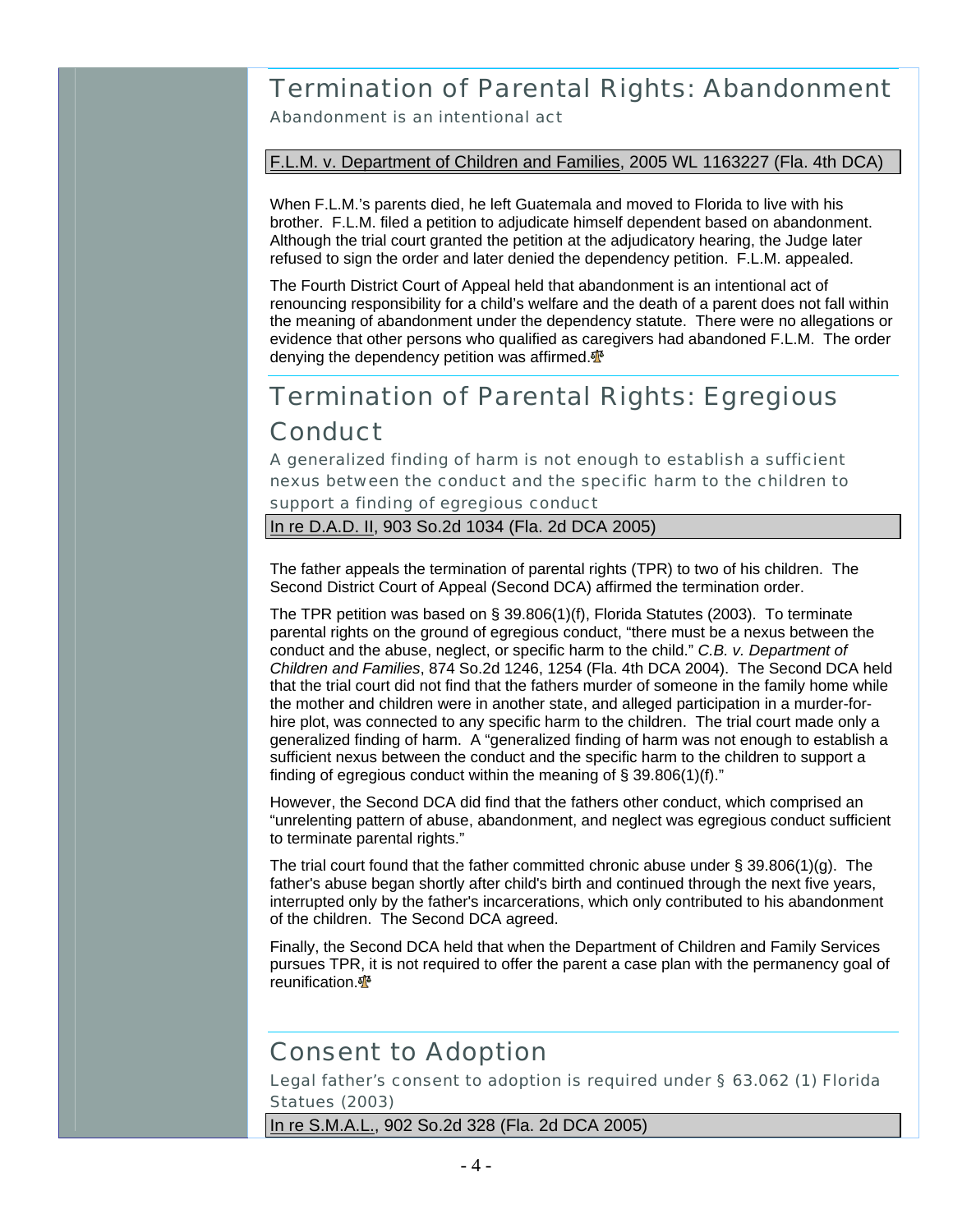The child's mother and putative biological father consented to termination of parental rights so that the child could be placed for adoption. When the legal father appeared at the various hearings and objected to the adoption, the trial court held, according to § 63.082, Florida Statues (2003), that the legal father had no standing to object. The trial court later terminated the legal father's rights to the child and the legal father appealed.

The Second District Court of Appeal (Second DCA) held the trial court erred in its interpretation of § 63.082 and found the legal father's consent to the adoption was required as a person required to consent to adoption under § 63.062 (1), Florida Statutes. Furthermore, the Second DCA cited *Department of Health & Rehabilitative Services v. Privette,* 617 So.2d 305 (Fla.1993), in which the Florida Supreme Court recognized a presumption of legitimacy to children born of a legally valid marriage and the child's right to maintain that legitimacy if doing so is in the child's best interests. The order terminating parental rights was reversed and the case was remanded.  $\mathbf{\Phi}$ 

### Shelter Hearing: Due Process

R.J. v. Department of Children and Families, 2005 WL 1630583 (Fla. 4th DCA)

The mother appeals a non-final order removing her children. She argues that the trial court violated her due process rights by reconsidering a shelter petition that the assigned judge had twice previously denied after evidentiary hearings. She pointed out that the Department of Children and Families (the department) had failed to allege any new facts or circumstances constituting an emergency different from the one previously alleged. The department stated that it "had nothing new to offer."

The Fourth District Court of Appeal (Fourth DCA) held that the successor judge simply reconsidered the same facts and arguments that another circuit judge had twice found insufficient to establish probable cause to shelter. The successor judge's order was vacated as the Fourth DCA found that the "procedures employed to achieve that result operate to deny the mother essential due process."  $\mathbf{\Phi}$ 

## Websites Resources

American Bar Association Center on Children & the Law: The goal of the ABA Children's Law Division is to improve the lives of children through advances in law, justice, knowledge, practice, and public policy. This site includes child welfare tips and child advocacy links. www.abanet.org/child.

National Association of Counsel for Children (NACC): The National Association of Counsel for Children (NACC) is a non-profit child advocacy and professional membership association. The NACC is dedicated to providing high quality legal representation for children. Our mission is to improve the lives of children and families through legal advocacy. The NACC provides training and technical assistance to attorneys and other professionals, serves as a public information and professional referral center, and engages in public policy and legislative advocacy. www.naccchildlaw.org.  $\mathbf{\Phi}$ 

National Clearinghouse on Child Abuse and Neglect Information The US Department of Health and Human Services' Administration for Children and Families provides a searchable state-by-state listing of laws regarding child abuse and neglect such as reasonable efforts requirements. www.nccanch.acf.hhs.gov.  $\Phi$ 

#### The Annie [E. Casey Foundation](http://www.aecf.org/)

The primary mission of the Foundation is to foster public policies, human service reforms, and community supports that more effectively meet the needs of today's vulnerable children and families. [www.aecf.org.](http://www.aecf.org/)  $\Phi$